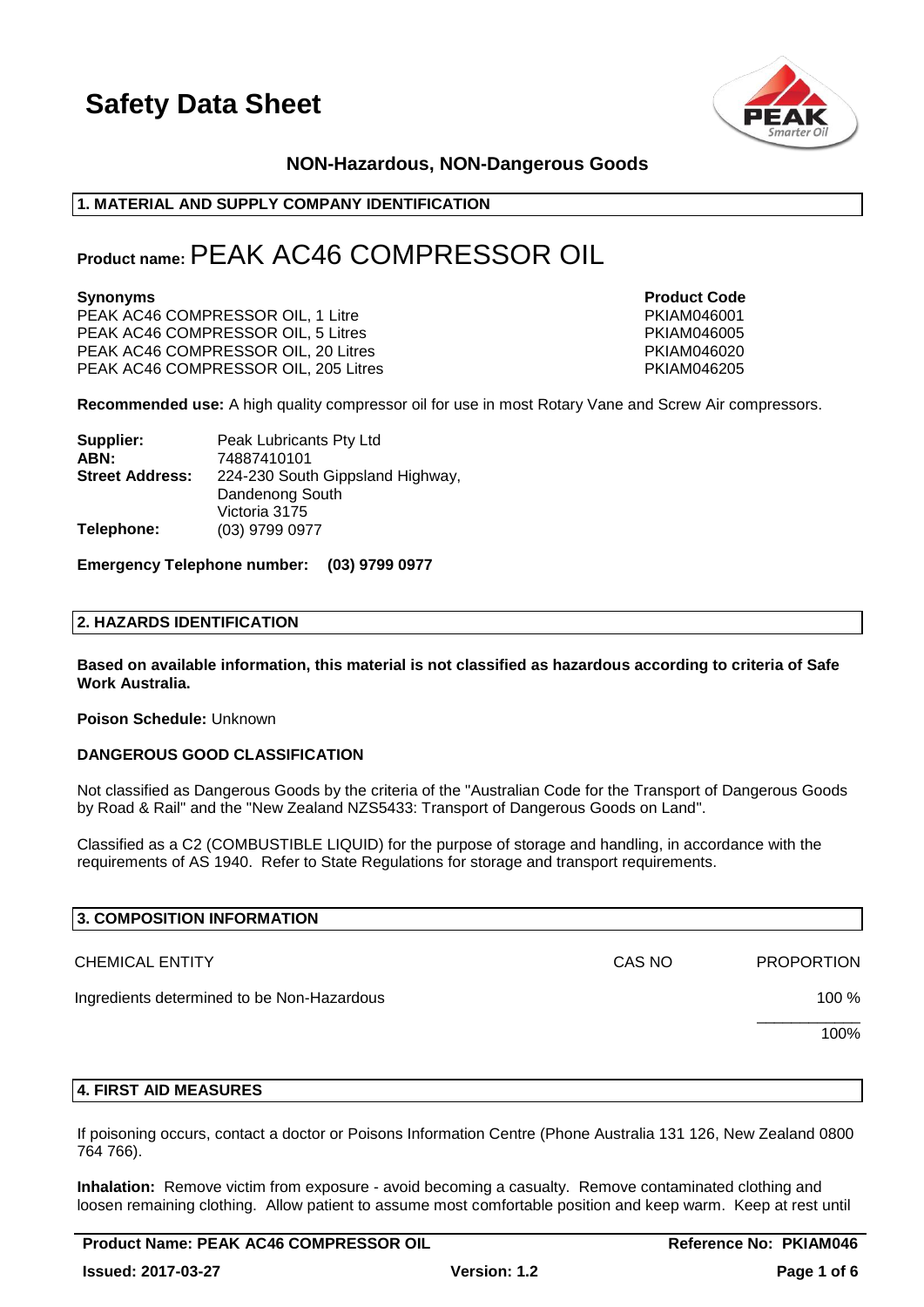

fully recovered. Seek medical advice if effects persist.

**Skin Contact:** If skin or hair contact occurs, remove contaminated clothing and flush skin and hair with running water. If swelling, redness, blistering or irritation occurs seek medical assistance.

**Eye contact:** If in eyes wash out immediately with water. In all cases of eye contamination it is a sensible precaution to seek medical advice.

**Ingestion:** Rinse mouth with water. If swallowed, do NOT induce vomiting. Give a glass of water to drink. Never give anything by the mouth to an unconscious patient. If vomiting occurs give further water. Seek medical advice.

**PPE for First Aiders:** Wear safety shoes, overalls, gloves, safety glasses. Available information suggests that gloves made from nitrile rubber should be suitable for intermittent contact. However, due to variations in glove construction and local conditions, the user should make a final assessment. Always wash hands before smoking, eating, drinking or using the toilet. Wash contaminated clothing and other protective equipment before storing or re-using.

**Notes to physician:** Treat symptomatically.

#### **5. FIRE FIGHTING MEASURES**

**Hazchem Code:** Not applicable.

**Suitable extinguishing media:** If material is involved in a fire use water fog (or if unavailable fine water spray), alcohol resistant foam, standard foam, dry agent (carbon dioxide, dry chemical powder).

**Specific hazards: Combustible liquid.** 

**Fire fighting further advice:** On burning or decomposing may emit toxic fumes. Fire fighters to wear selfcontained breathing apparatus and suitable protective clothing if risk of exposure to vapour or products of combustion or decomposition.

#### **6. ACCIDENTAL RELEASE MEASURES**

#### **SMALL SPILLS**

Wear protective equipment to prevent skin and eye contamination. Avoid inhalation of vapours or dust. Wipe up with absorbent (clean rag or paper towels). Collect and seal in properly labelled containers or drums for disposal.

#### **LARGE SPILLS**

Clear area of all unprotected personnel. Slippery when spilt. Avoid accidents, clean up immediately. Wear protective equipment to prevent skin and eye contamination and the inhalation of vapours. Work up wind or increase ventilation. Contain - prevent run off into drains and waterways. Use absorbent (soil, sand or other inert material). Collect and seal in properly labelled containers or drums for disposal. If contamination of crops, sewers or waterways has occurred advise local emergency services.

#### **Dangerous Goods - Initial Emergency Response Guide No:** Not applicable

#### **7. HANDLING AND STORAGE**

**Handling:** Avoid eye contact and repeated or prolonged skin contact. Avoid inhalation of vapour, mist or aerosols.

**Storage:** Store in a cool, dry, well-ventilated place and out of direct sunlight. Store away from foodstuffs. Store away from incompatible materials described in Section 10. Store away from sources of heat and/or ignition.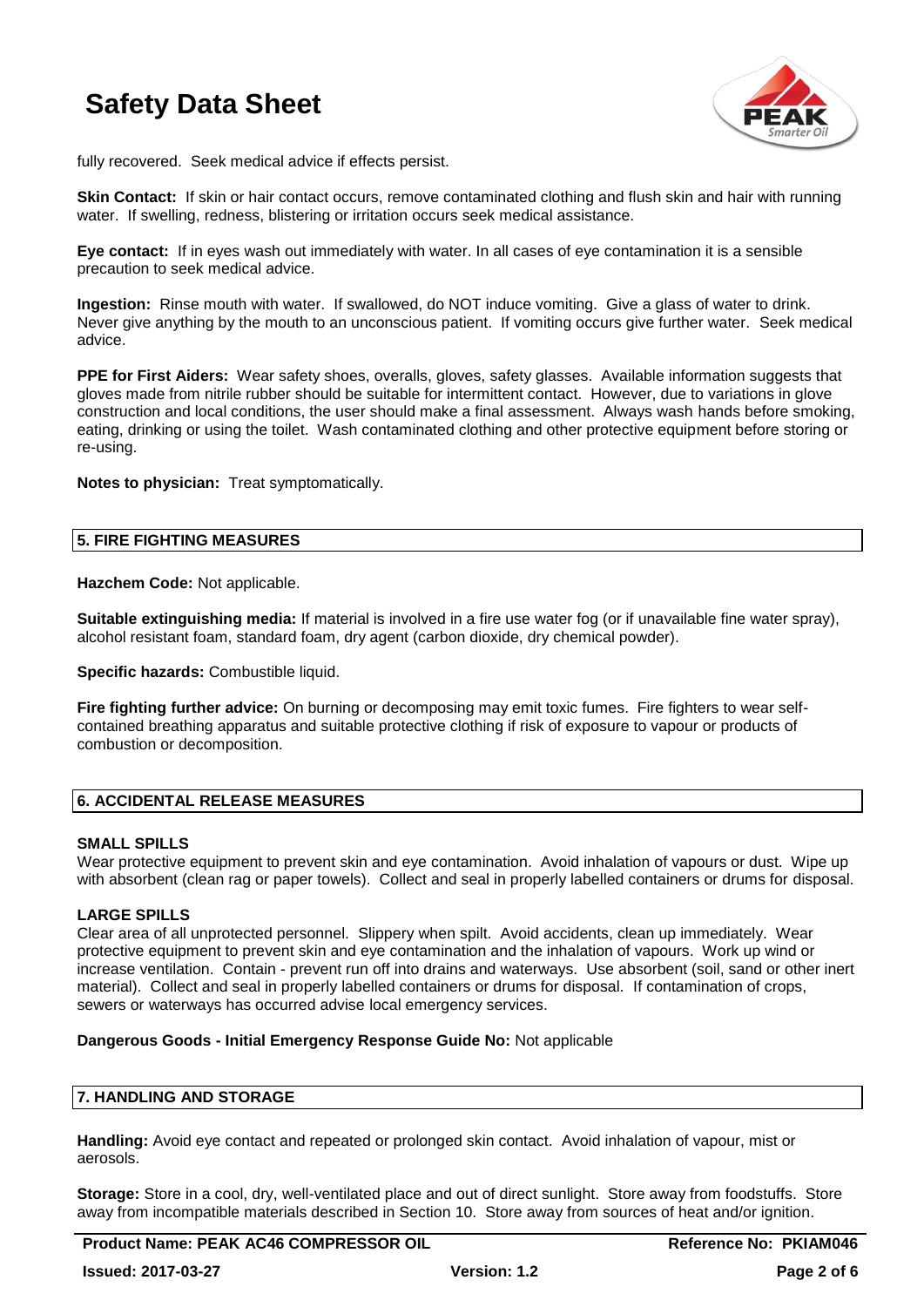

Keep container standing upright. Keep containers closed when not in use - check regularly for leaks.

Classified as a C2 (COMBUSTIBLE LIQUID) for the purpose of storage and handling, in accordance with the requirements of AS 1940. Refer to State Regulations for storage and transport requirements.

#### **8. EXPOSURE CONTROLS / PERSONAL PROTECTION**

**National occupational exposure limits:** No value assigned for this specific material by Safe Work Australia.

**Biological Limit Values:** As per the "National Model Regulations for the Control of Workplace Hazardous Substances (Safe Work Australia)" the ingredients in this material do not have a Biological Limit Allocated.

**Engineering Measures:** Natural ventilation should be adequate under normal use conditions.

**Personal Protection Equipment:** SAFETY SHOES, OVERALLS, GLOVES, SAFETY GLASSES.

Personal protective equipment (PPE) must be suitable for the nature of the work and any hazard associated with the work as identified by the risk assessment conducted.

Wear safety shoes, overalls, gloves, safety glasses. Available information suggests that gloves made from nitrile rubber should be suitable for intermittent contact. However, due to variations in glove construction and local conditions, the user should make a final assessment. Always wash hands before smoking, eating, drinking or using the toilet. Wash contaminated clothing and other protective equipment before storing or re-using.

**Hygiene measures:** Keep away from food, drink and animal feeding stuffs. When using do not eat, drink or smoke. Wash hands prior to eating, drinking or smoking. Avoid contact with clothing. Avoid eye contact and repeated or prolonged skin contact. Avoid inhalation of vapour, mist or aerosols. Ensure that eyewash stations and safety showers are close to the workstation location.

#### **9. PHYSICAL AND CHEMICAL PROPERTIES**

| Form:<br>Colour:<br>Odour:                                                                                                                                                                                                                                                                                        | Liquid<br>N Av<br>Characterisitc |                                                                                                                                |
|-------------------------------------------------------------------------------------------------------------------------------------------------------------------------------------------------------------------------------------------------------------------------------------------------------------------|----------------------------------|--------------------------------------------------------------------------------------------------------------------------------|
| Solubility:<br><b>Specific Gravity:</b><br>Density:<br><b>Relative Vapour Density (air=1):</b><br>Vapour Pressure (20 °C):<br>Flash Point (°C):<br>Flammability Limits (%):<br><b>Autoignition Temperature (°C):</b><br>Melting Point/Range (°C):<br><b>Boiling Point/Range (°C):</b><br>pH:<br><b>Viscosity:</b> |                                  | N Av<br>N Av<br>0.8630 g/mL @ $15^{\circ}$ C<br>N Av<br>N Av<br>> 210<br>N Av<br>N Av<br>N Av<br>N Av<br>N Av<br>46 Cst @ 40°C |

(Typical values only - consult specification sheet)  $N Av = Not available, N App = Not applicable$ 

#### **10. STABILITY AND REACTIVITY**

**Chemical stability:** This material is thermally stable when stored and used as directed.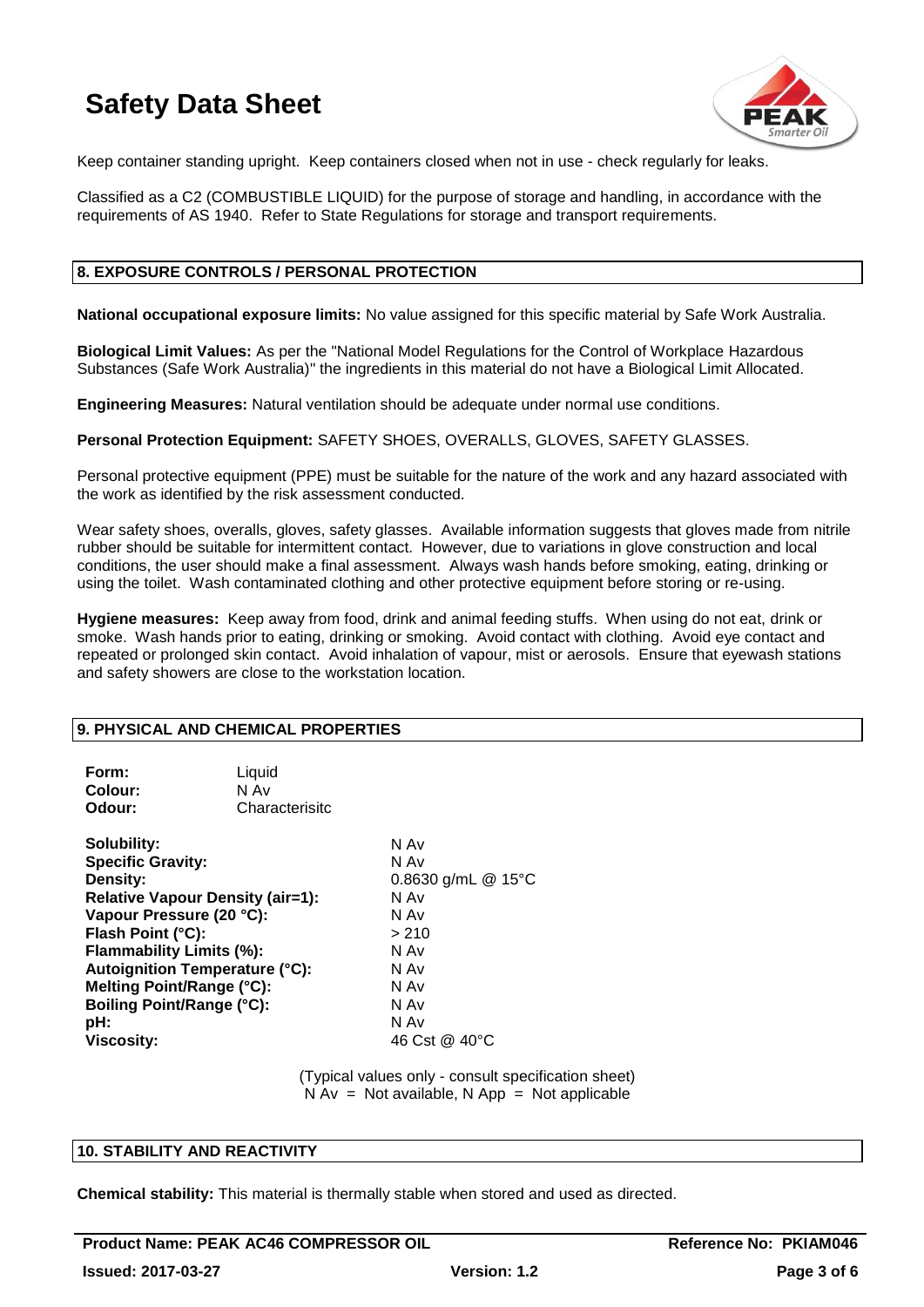

**Conditions to avoid:** Elevated temperatures and sources of ignition.

**Incompatible materials:** Oxidising agents.

**Hazardous decomposition products:** Oxides of carbon and nitrogen, smoke and other toxic fumes.

**Hazardous reactions:** No known hazardous reactions.

#### **11. TOXICOLOGICAL INFORMATION**

No adverse health effects expected if the product is handled in accordance with this Safety Data Sheet and the product label. Symptoms or effects that may arise if the product is mishandled and overexposure occurs are:

#### **Acute Effects**

**Inhalation:** Material may be an irritant to mucous membranes and respiratory tract.

**Skin contact:** Contact with skin may result in irritation.

**Ingestion:** Swallowing can result in nausea, vomiting and irritation of the gastrointestinal tract.

**Eye contact:** May be an eye irritant.

#### **Acute toxicity**

**Inhalation:** This material has been classified as non-hazardous. Acute toxicity estimate (based on ingredients): LC50 > 20.0 mg/L for vapours or LC50 > 5.0 mg/L for dust and mist or LC50 > 20,000 ppm for gas

**Skin contact:** This material has been classified as non-hazardous. Acute toxicity estimate (based on ingredients): >2,000 mg/Kg bw

**Ingestion:** This material has been classified as non-hazardous. Acute toxicity estimate (based on ingredients): >2,000 mg/Kg bw

**Corrosion/Irritancy:** Eye: this material has been classified as not corrosive or irritating to eyes. Skin: this material has been classified as not corrosive or irritating to skin.

**Sensitisation:** Inhalation: this material has been classified as not a respiratory sensitiser. Skin: this material has been classified as not a skin sensitiser.

**Aspiration hazard:** This material has been classified as non-hazardous.

**Specific target organ toxicity (single exposure):** This material has been classified as non-hazardous.

**Chronic Toxicity**

**Mutagenicity:** This material has been classified as non-hazardous.

**Carcinogenicity:** This material has been classified as non-hazardous.

**Reproductive toxicity (including via lactation):** This material has been classified as non-hazardous.

**Specific target organ toxicity (repeat exposure):** This material has been classified as non-hazardous.

#### **12. ECOLOGICAL INFORMATION**

Avoid contaminating waterways.

**Product Name: PEAK AC46 COMPRESSOR OIL Reference No: PKIAM046**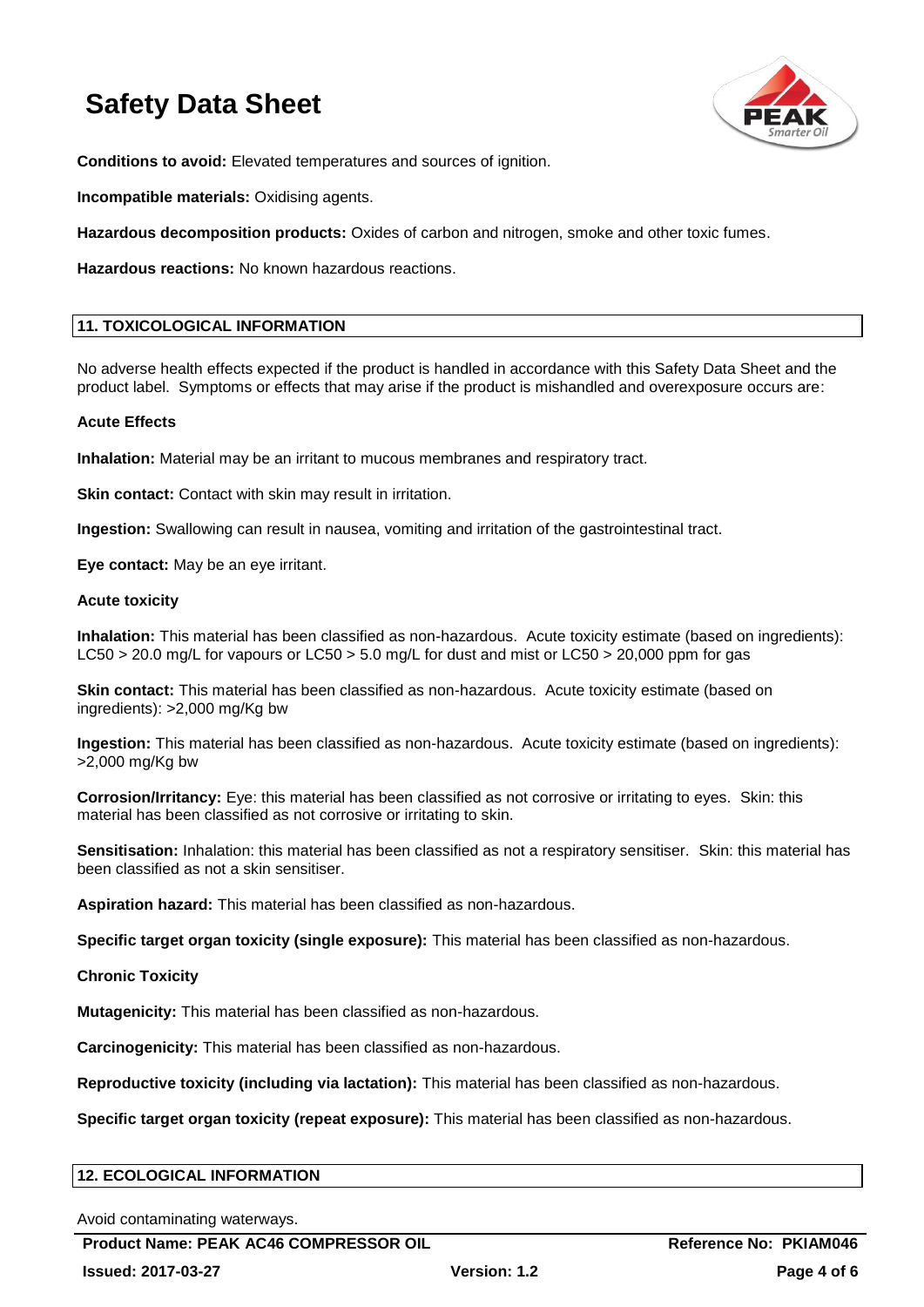

**Acute aquatic hazard:** This material has been classified as non-hazardous. Acute toxicity estimate (based on ingredients): >100 mg/L

**Long-term aquatic hazard:** This material has been classified as non-hazardous. Non-rapidly or rapidly degradable substance for which there are adequate chronic toxicity data available OR in the absence of chronic toxicity data, Acute toxicity estimate (based on ingredients): >100 mg/L, where the substance is not rapidly degradable and/or BCF  $<$  500 and/or log  $K_{ow}$   $<$  4.

**Ecotoxicity:** No information available.

**Persistence and degradability:** No information available.

**Bioaccumulative potential:** No information available.

**Mobility:** No information available.

#### **13. DISPOSAL CONSIDERATIONS**

Persons conducting disposal, recycling or reclamation activities should ensure that appropriate personal protection equipment is used, see "Section 8. Exposure Controls and Personal Protection" of this SDS.

If possible material and its container should be recycled. If material or container cannot be recycled, dispose in accordance with local, regional, national and international Regulations.

#### **14. TRANSPORT INFORMATION**

#### **ROAD AND RAIL TRANSPORT**

Not classified as Dangerous Goods by the criteria of the "Australian Code for the Transport of Dangerous Goods by Road & Rail" and the "New Zealand NZS5433: Transport of Dangerous Goods on Land".

#### **MARINE TRANSPORT**

Not classified as Dangerous Goods by the criteria of the International Maritime Dangerous Goods Code (IMDG Code) for transport by sea.

#### **AIR TRANSPORT**

Not classified as Dangerous Goods by the criteria of the International Air Transport Association (IATA) Dangerous Goods Regulations for transport by air.

#### **15. REGULATORY INFORMATION**

#### **This material is not subject to the following international agreements:**

Montreal Protocol (Ozone depleting substances) The Stockholm Convention (Persistent Organic Pollutants) The Rotterdam Convention (Prior Informed Consent) Basel Convention (Hazardous Waste) International Convention for the Prevention of Pollution from Ships (MARPOL)

#### **This material/constituent(s) is covered by the following requirements:**

• All components of this product are listed on or exempt from the Australian Inventory of Chemical Substances (AICS).

• All components of this product are listed on or exempt from the New Zealand Inventory of Chemical (NZIoC).

#### **16. OTHER INFORMATION**

**Product Name: PEAK AC46 COMPRESSOR OIL Reference No: PKIAM046**